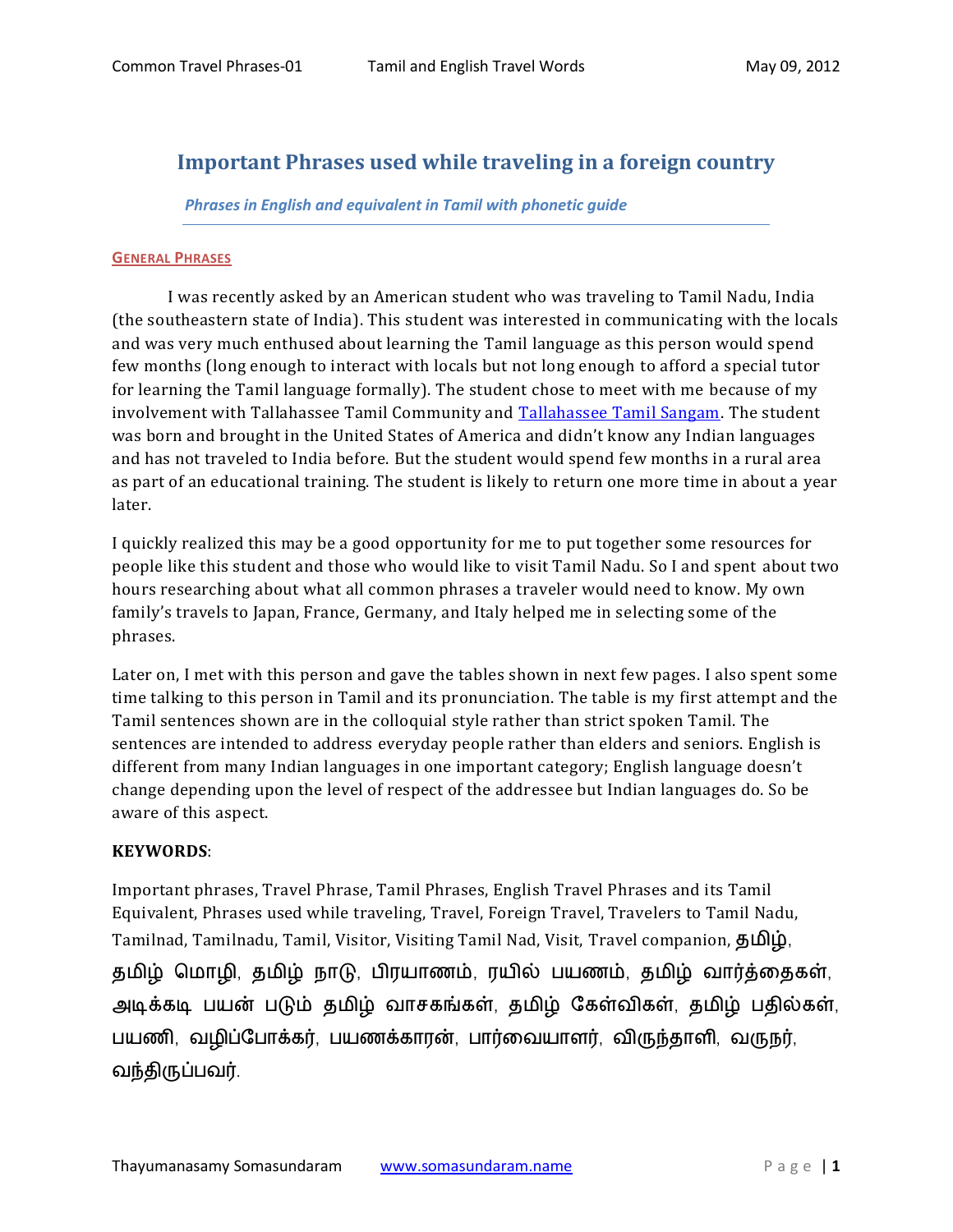| <b>Phrase in English</b>        | <b>Phrase in Tamil</b>                   | In written Tamil (colloquial) |
|---------------------------------|------------------------------------------|-------------------------------|
|                                 | (transliterated)                         |                               |
| My name is $\sqrt{u}$           | En pear $" "$                            | என் பெயர் " "                 |
| What is your (w/ respect) name? | Onga pear enna?                          | உங்க பெயர் என்ன?              |
| What is your (casual) name?     | On pear enna?                            | உன் பெயர் என்ன?               |
| Hello                           | Vannakkam                                | வணக்கம்                       |
| <b>Thanks</b>                   | Nandri                                   | நன்றி                         |
| I am okay!                      | Nan nalla irukkan                        | நான் நல்ல இருக்கேன்           |
| How about you?                  | Neenga nalla irrukkingala                | நீங்க நல்ல                    |
|                                 |                                          | இருக்கீங்களா?                 |
| Nice to meet [you]              | [Ungala] parthathula                     | (உங்களு பார்த்துல             |
|                                 | santhosham                               | சந்தோஷம்                      |
| Are you doing well?             | Sovkkiayama?                             | சௌக்கியமா?                    |
| I am doing well!                | Nan sovkkiyam                            | நான் சௌக்கியம்                |
| Bye (I will see you later)      | Poyittu varan (leave & come<br>back)     | பொய்ட்டு வரேன்                |
| <b>Phrase in English</b>        | <b>Phrase in Tamil</b>                   | In written Tamil (colloquial) |
|                                 | (transliterated)                         |                               |
|                                 |                                          |                               |
| Bye                             | Varan (come back)                        | வரேன்                         |
| Good morning                    | Kalai vannakkam                          | காலை வணக்கம்                  |
| Good evening                    | Malai vannakkam                          | மாலை வணக்கம்                  |
| Good night                      | Apparam parkalam (will see you<br>later) | அப்பறம் பார்க்கலாம்           |
| Excuse me                       | Mannikkanum                              | மன்னிக்கணும்                  |
| I don't know Tamil              | Tamil theriyathu                         | <u>தமிழ் தெரியாது</u>         |
| I know little Tamil             | Konchayam Tamil theriyum                 | தமிழ் கொஞ்சம்                 |
|                                 |                                          | தெரியும்                      |
| Please                          | Thayavu seithu                           | தயவு செய்து                   |
| Please excuse me                | Thayavu seithu mannikanum                | தயவு செய்து                   |
|                                 |                                          | மன்னிக்கணும்                  |
| How much is this apple?         | Apple velai enna?                        | ஆப்பிள் வெலை என்ன?            |
| Where is the train station?     | Train station enga?                      | ட்ரின் ஸ்டேசன் எங்க?          |
| Where is the bus stand?         | Bus stand enga erukku?                   | பஸ் ஸ்டாண்டு எங்க             |
|                                 |                                          | இருக்கு?                      |
| No                              | Illa                                     | இல்ல/வேண்டாம்                 |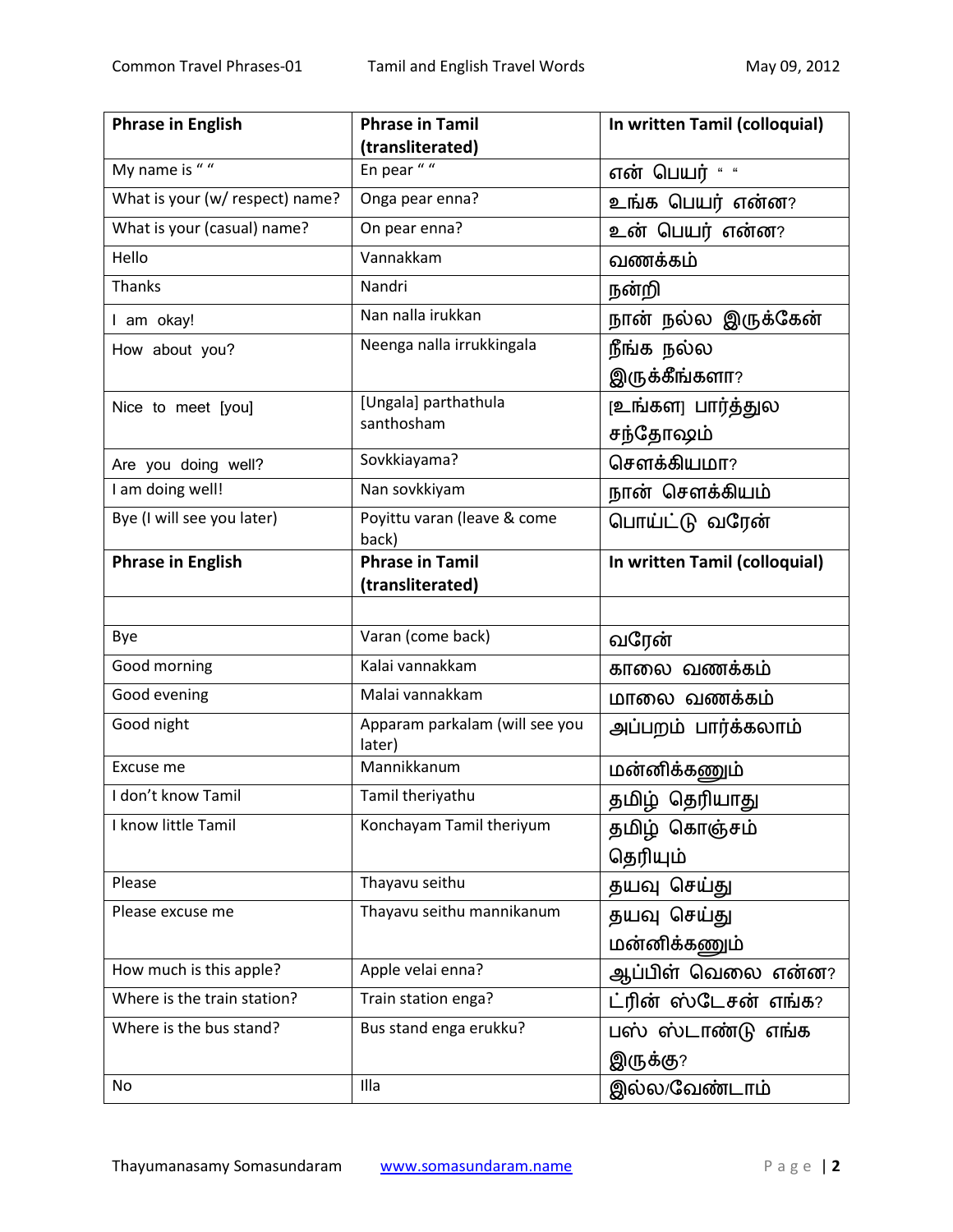| <b>Phrase in English</b>   | <b>Phrase in Tamil</b>        | In written Tamil (colloquial) |
|----------------------------|-------------------------------|-------------------------------|
|                            | (transliterated)              |                               |
| Yes                        | Aamam                         | ஆமாம்                         |
| I want                     | Aenakku venum                 | எனக்கு வேணும்                 |
| I don't want               | Aenakku vendam                | எனக்கு வேண்டாம்               |
| I am hungry                | Aenakku pacikkuthu            | எனக்கு பசிக்குது              |
| I am thirsty               | Aenakku thanni venum (I want  | எனக்கு தண்ணி                  |
|                            | water)                        | வேணும்                        |
| <b>Nice</b>                | Nalla erukku                  | நல்லா இருக்கு                 |
| Not good                   | Nalla illai                   | நல்லா இல்ல                    |
| Where is hospital/doctor's | Hospiatl/doctor office enga   | ஆஸ்பத்திரி எங்க               |
| office?                    | irrukku?                      | இருக்கு?                      |
| Where is police station?   | Police station enga errkku?   | போலீஸ் ஸ்டேசன்                |
|                            |                               | எங்க இருக்கு?                 |
| I have a head ache         | Ankku thalai valikkuthu       | எனக்கு தலை வலிக்குது          |
| I have a stomach ache      | Ankku (en) vayatha valikkuthu | எனக்கு வயத்தை                 |
|                            |                               | வலிக்குது                     |
| I am afraid                | Anukku payam irrukkuthu       | எனக்கு பயமா இருக்குது         |
| Don't touch me!            | Ennai thodathe!               | என்னை தொடாதே                  |
| Stand clear off me!        | Ennai thalli nillunga!        | என்னை தள்ளி                   |
|                            |                               | நில்லுங்க                     |
| Fire! Fire!                | Thee or Nerruppu              | தீ! நெருப்பு                  |
| Where is the rest room?    | Bathroom enga irrukku         | பாத் ரூம் எங்க இருக்கு?       |
| Where is ladies room?      | Ladies bathroom enga irrukku? | லேடீஸ் பாத் ரூம் எங்க         |
|                            |                               | இருக்கு?                      |

# **SHOPPING PHRASES USED WHILE TRAVELING ABROAD (ENGLISH AND IN TAMIL)**

| <b>Phrase in English</b> | <b>Phrase in Tamil</b>   | In written Tamil (colloquial) |
|--------------------------|--------------------------|-------------------------------|
|                          | (transliterated)         |                               |
| Where is dress shop?     | Thuni kadai enga irrkku? | துணிக்கடை எங்க                |
|                          |                          | இருக்கு?                      |
| Where is a hotel?        | Hotel enga irrukku?      | ஹோட்டல் எங்க                  |
|                          |                          | இருக்கு?                      |
| Where is my room?        | En room enga irrkku?     | என் ரூம் எங்க இருக்கு?        |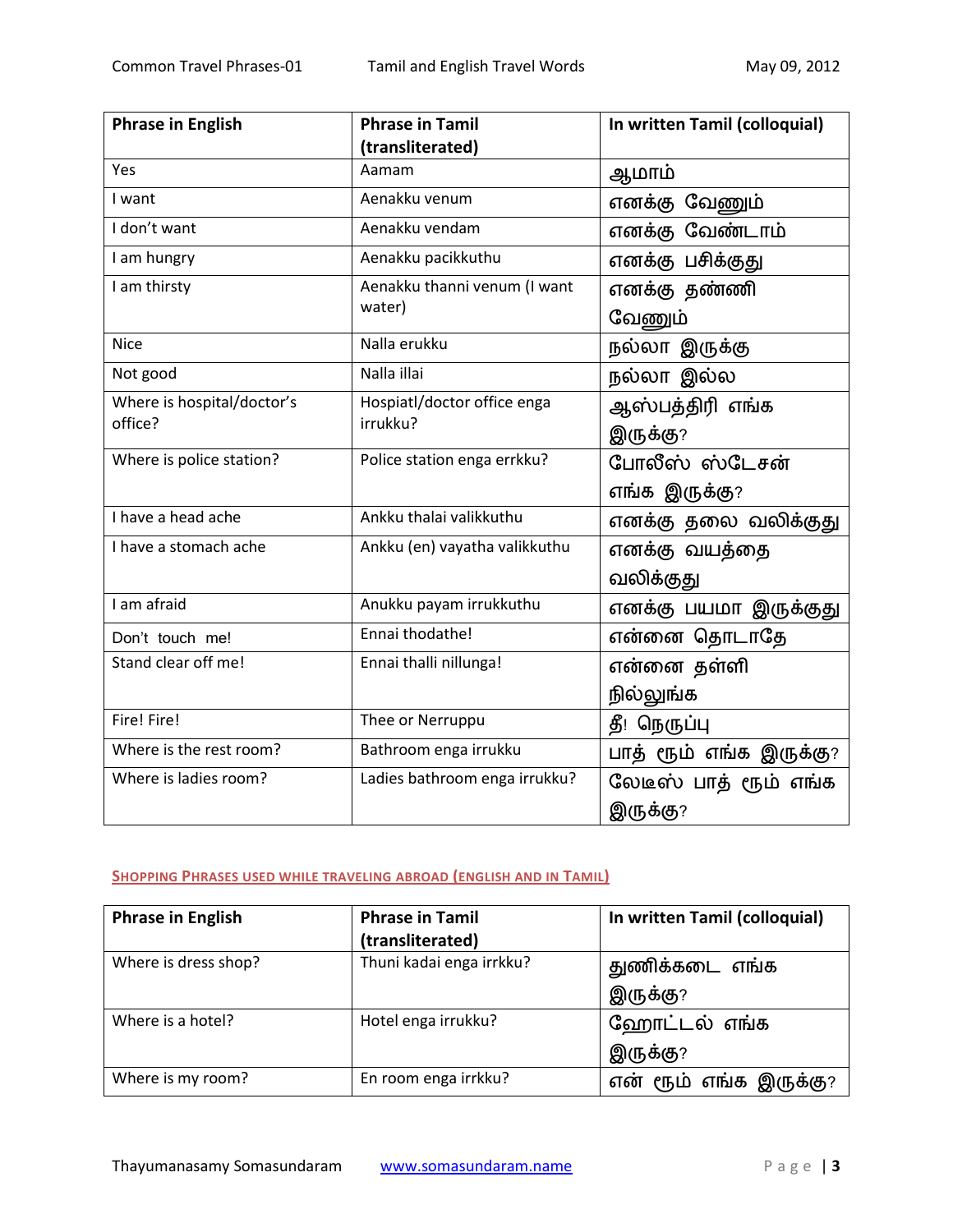| How to go to hotel?           | Hotelkku eppadi porathu?               | ஹோட்டலுக்கு எப்படி<br>போறது?  |
|-------------------------------|----------------------------------------|-------------------------------|
| Where is vegetable shop       | Kai curry kadai enga irrukku?          | காய்கறி கடை எங்க              |
|                               |                                        | இருக்கு?                      |
| How much is this?             | Edhu evvalu?                           | இது எவ்வளது?                  |
| Too much                      | Adigam                                 | அதிகம்                        |
| <b>Too little</b>             | Kuraivu                                | குறைவு                        |
| I want fresh                  | Pudusa venum                           | புதுசா வேணும்                 |
| Is it clean?                  | Suthama irrukka?                       | சுத்தமா இருக்கா?              |
| Don't want                    | Vendaam                                | வேண்டாம்                      |
| Want                          | Vennum                                 | வேணும்                        |
| I don't want                  | Aenakku vendam                         | எனக்கு வேண்டாம்               |
| I want                        | Aenakku vennum                         | எனக்கு வேணும்                 |
| I am hungry                   | Aenakku pacikkuthu                     | எனக்கு பசிக்குது              |
| <b>Phrase in English</b>      | <b>Phrase in Tamil</b>                 | In written Tamil (colloquial) |
|                               | (transliterated)                       |                               |
| I am thirsty                  | Aenakku thanni venum (I want<br>water) | எனக்கு தண்ணி                  |
|                               |                                        | தவிக்குது                     |
| <b>Nice</b>                   | Nalla erukku                           | நல்லா இருக்கு                 |
| Not good                      | Nalla illai                            | நல்லா இல்ல                    |
| What is the size              | Size enna                              | சைஸ் என்ன?                    |
| I will come back              | Apparam varan                          | அப்பறம் வரேன்                 |
| I want coffee                 | Coffee venum                           | காபி வேணும்                   |
| I want (black) coffee with no | Coffee sakkari podama pal illama       | காபி சக்கரை போடம              |
| sugar and no milk             | venum                                  | பால் இல்லமே வேணும்            |
|                               |                                        |                               |
| Waiter!                       | Server                                 | சர்வர்                        |
| Check please!                 | Bill kodnuga                           | பில் கொடுங்க                  |

# **NUMBERS AND COLORS (IN TAMIZH AND ENGLISH)**

| <b>Number</b> | In Tamil | Color        | In Tami  |
|---------------|----------|--------------|----------|
|               | Onnu     | Green        | Pachai   |
|               | Rendu    | Red          | Seppu    |
|               | Munu     | White        | Vellai   |
|               | Nalu     | <b>Black</b> | Karruppu |